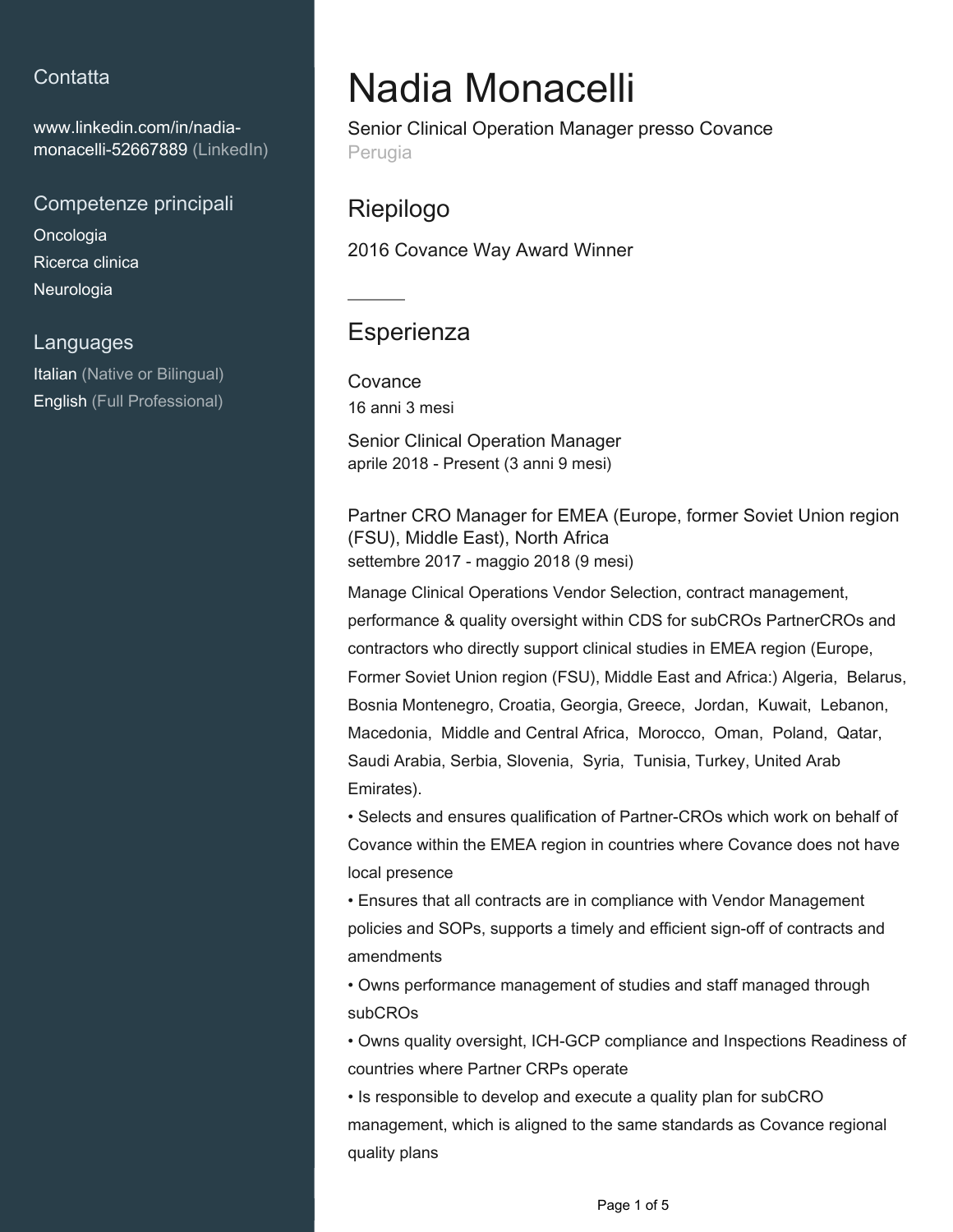• Conducts selected Clinical Quality Control Visits (CQC visits) with subCROs CRAs

• Owns issue escalation, issue resolution and CAPA management for subCROs in EMEA

• Supports Business Development and Proposal development for RFPs for the geographic area where we operate through partner CROs

• Owns profitability of subCROs collaboration and collects regularly the related metrics and initiates any process improvements to increase profitability

• Supports contractor / subCROs in-sourcing for Clinical Operations, GSS and CoSource in times of resource shortage

• In close collaboration with the Covance Vendor Management Group, serves as primary vendor management contact in EMEA.

• Instills traditional procurement discipline/practice (Defined infrastructure, Utilization of strategic supplier partnerships)

Clinical Operations Manager giugno 2016 - aprile 2018 (1 anno 11 mesi)

## Associate Clinical Operations Manager marzo 2014 - giugno 2016 (2 anni 4 mesi)

Responsible for the line management of Client (Point Of Contact of one Client at Local Level) and in-house direct reports (CPAs, CRAs, CTLs), from 18 to 25 reports.

Responsible for performance review and management of direct reports including: Annual Performance Management and Development (PMD), Individual Development Plan, resolution of performance issues.

Measure performance indicators for assigned staff within ClinOps and Flexible Solutions and identification of training needs and assist in the conduct of training and development efforts, regionally.

Effective communicate management strategies, policies and procedures in conjunction with leadership teams.

Develop and maintain effective working relationship with internal and external Clients to acquire new Business.

Manage the conduct of on-site Clinical Quality Control Visits for ClinOps and Flexible Solutions Staff.

GCP oversight of direct reports GCP training execution, understood and implemented with identification and escalation of identified GCP issues. Ensure training record compliance.

Provide input to rSOPs and standard plans/templates for use by Project Mgmt and ClinOPs staff.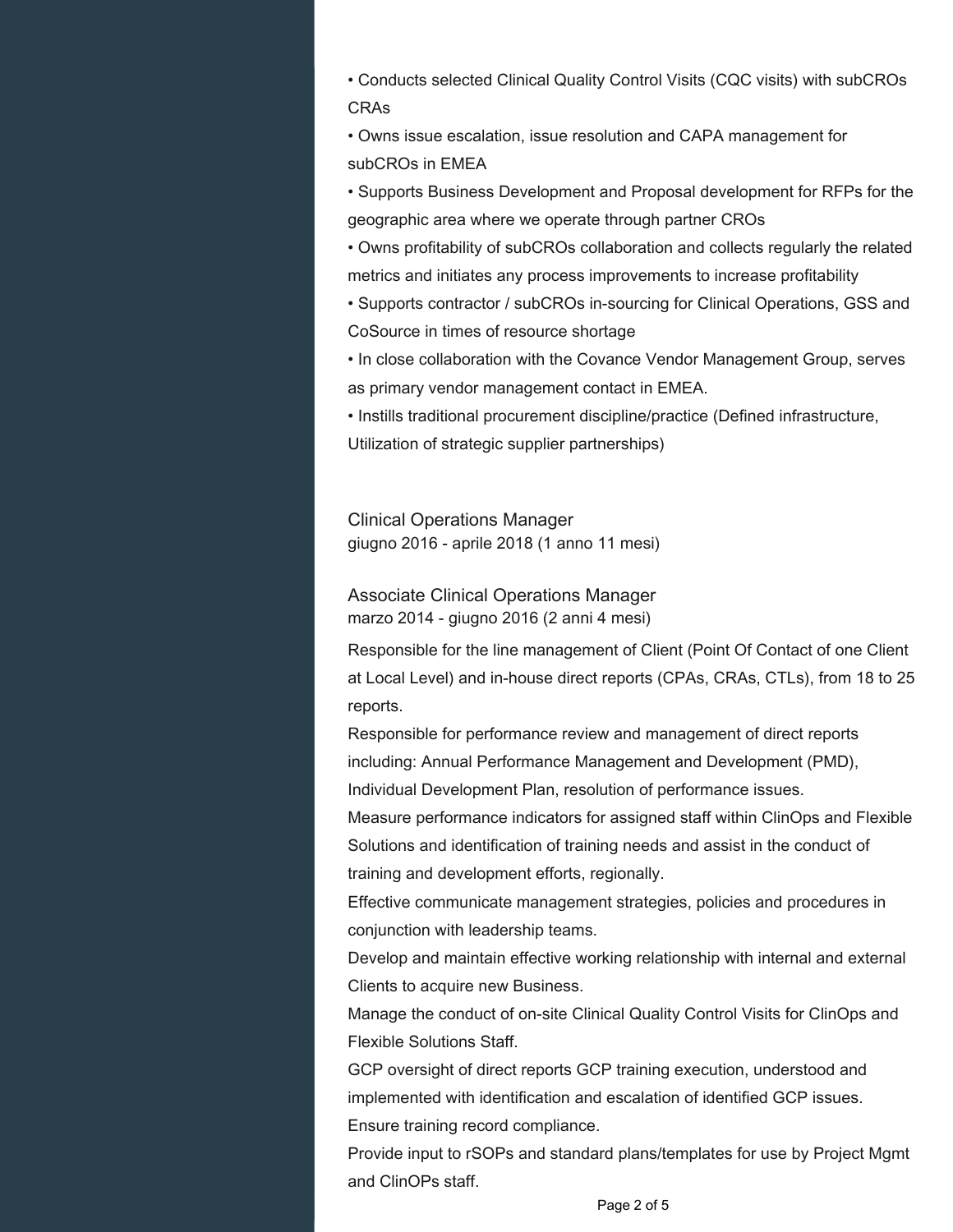Assist with on-boarding of new direct reports.

Hold staff accountable for GCP issue escalation, sponsor and QA.

Hold ClinOs staff for quality and compliance with project Plan an Report quality and on time deliverables.

Coach staff to own effective Investigator relations and Investigator oversight.

Productivity and Financial Management

Communicate status of assigned workload of reports for metric reporting by Resource Forecast Tool.

Review of billable hours and monthly review of utilization.

Available workload hours, in context of Project allocation, supply and demand to Management Team.

Assist with staff Recruitment through screening and Interviewing.

Accountable for expense mgmt., expense report approval and compliance with Travel Policy.

Liaise with Internal and external Customers in relevant process improvement initiatives.

Lead CRA luglio 2010 - marzo 2014 (3 anni 9 mesi) Lead CRA with Clinical Team Lead tasks

Responsible for IP Package submission, Visit scheduling, Trip Reports, Billing Guides, Study Files, Issue escalation, Investigator Site Payments, Quality Assurance, Site Management.

Coordinates Clinical Resources needs of CRAs, CRA Assistant and CPAs (Belgium, Bulgaria, Germany, Hungary, Israel, Italy, Poland, UK, Russia and South Africa).

Ensures activities performed by the team within the budget (TAQ review). Trip Report reviewer.

Project Meetings (Internal, Client, Investigators, Vendors) Responsible for trainings of the ClinOps team, quality and Corrective and Preventive Action (CAPA) Plans, Client Audit and Quality Control Visits. Global primary contact of the Clinops team with Vendors.

Clinical Operation Plans – Developed training material and CTL tools. Data Management Oversight.

IMP and Non-IMP Management - Appointed for local supply of non-IMP. Primary point of contact for local suppliers and Regulatory (Import Licenses/ cost/purchase) for Russia, Bulgaria and South Africa. Responsible for Payments to assigned Countries.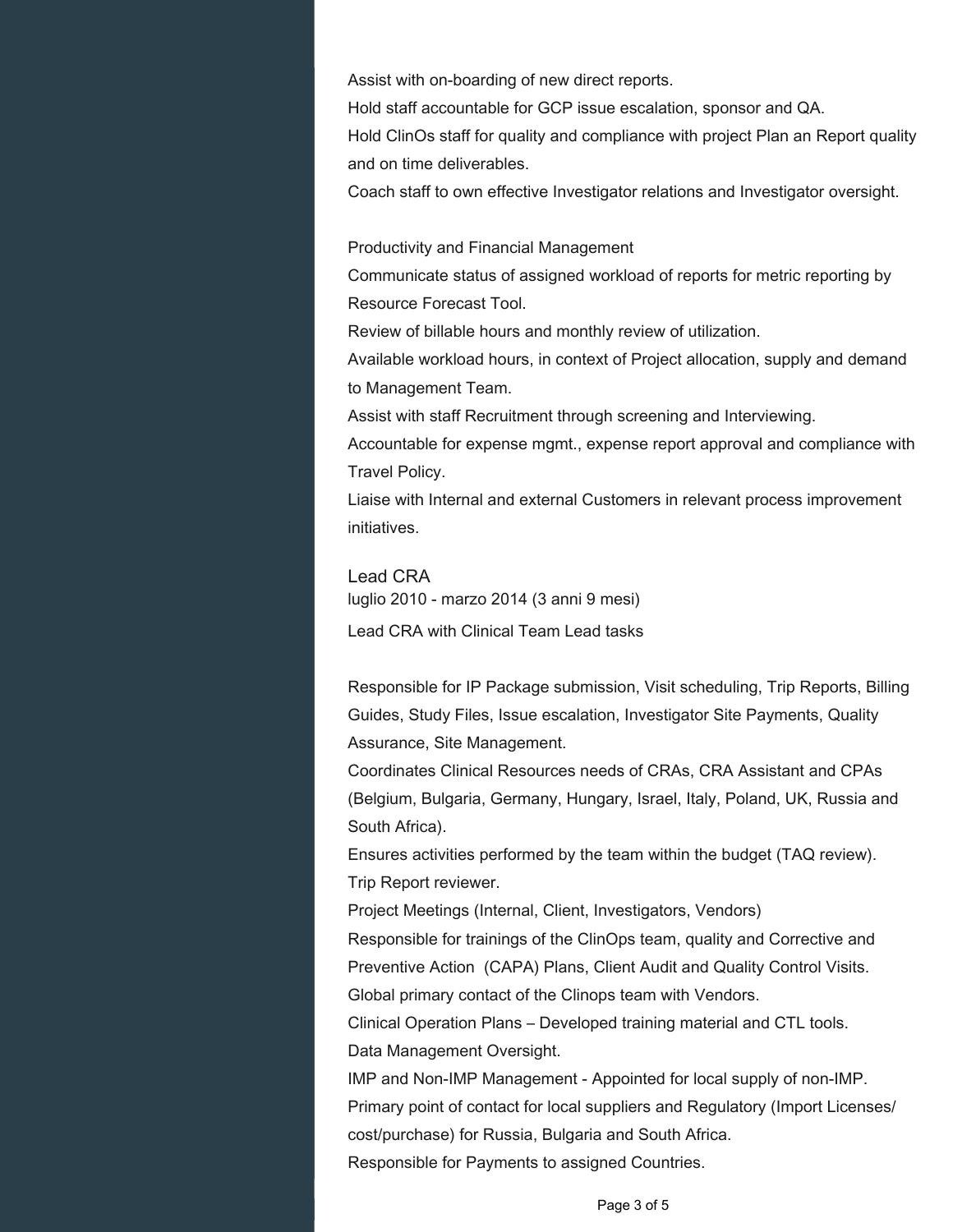Support to Global start up Service.

#### Therapeutic Experience

Cardiovascular : atherosclerosis/arteriosclerosis/coronary artery disease/ coronary heart disease (Phase II and Phase III) Cardiovascular: hypertension-systolic or diastolic (Phase II and Phase III) Infectious Disease: AIDS/HIV (Phase II) Neurology/Psychiatric : MDD (Phase III) Neurology/Psychiatric: Schizophrenia (Phase III) Neurology/Psychiatric: Stroke-ischemic/Stroke-Hemorrhagic/TIA/ cerebrovascular disease (Phase II and Phase III) Oncology: Breast cancer (Phase II and Phase III) Oncology: Colorectal cancer (Phase II and Phase III) Oncology: Head and Neck cancers (Phase II) Oncology (Lung – NSCLC): (Phase I, Phase II and Phase III) Pulmonary/Respiratory: COPD (Phase III) Pediatric: Pulmonary (Phase III)

#### Senior CRA

marzo 2010 - luglio 2010 (5 mesi) Conduction of feasibilities Investigator selection Country specific Informed consent preparation Submission, Amendment and follow-up for approval of the Ethic Commitees Contract negotiation Full trial site responsibility Site initiation visit Monitoring visit Close out visit

#### CRA2

ottobre 2005 - marzo 2010 (4 anni 6 mesi) Conduction of feasibilities Investigator selection Country specific Informed consent preparation Submission, Amendment and follow-up for approval of the Ethic Commitees Contract negotiation Full trial site responsibility Site initiation visit Monitoring visit